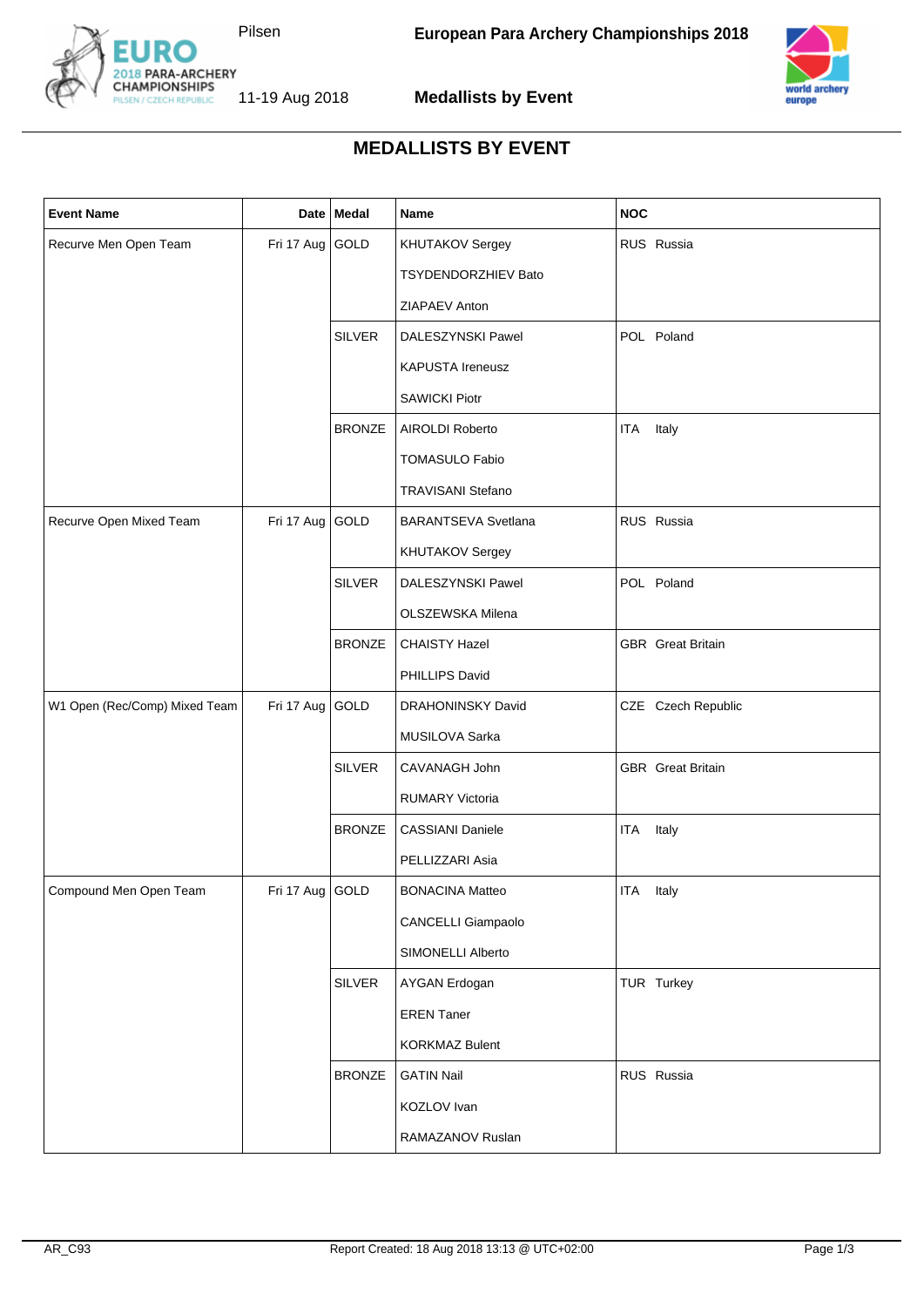



2018 PARA-ARCHERY<br>CHAMPIONSHIPS<br>PILSEN / CZECH REPUBLIC 11-19 Aug 2018

**Medallists by Event**

## **MEDALLISTS BY EVENT**

| <b>Event Name</b>        |                   | Date Medal    | Name                       | <b>NOC</b>               |
|--------------------------|-------------------|---------------|----------------------------|--------------------------|
| Compound Women Open Team | Fri 17 Aug GOLD   |               | ALEKSEEVA Yulia            | RUS Russia               |
|                          |                   |               | ALEXANDROVA Nonna          |                          |
|                          |                   |               | ARTAKHINOVA Stepanida      |                          |
|                          |                   | <b>SILVER</b> | <b>PESCI Giulia</b>        | Italy<br>ITA             |
|                          |                   |               | <b>SARTI Eleonora</b>      |                          |
|                          |                   |               | VIRGILIO Maria Andrea      |                          |
|                          |                   | <b>BRONZE</b> | <b>BRANDTLOVA Tereza</b>   | CZE Czech Republic       |
|                          |                   |               | <b>KUNCOVA Lenka</b>       |                          |
|                          |                   |               | MUSILOVA Sarka             |                          |
| Compound Open Mixed Team | Fri 17 Aug GOLD   |               | PASHCHENKOVA Diana         | SVK Slovakia             |
|                          |                   |               | <b>PAVLIK Marcel</b>       |                          |
|                          |                   | <b>SILVER</b> | <b>MACQUEEN Nathan</b>     | <b>GBR</b> Great Britain |
|                          |                   |               | <b>STRETTON Jessica</b>    |                          |
|                          |                   | <b>BRONZE</b> | ARTAKHINOVA Stepanida      | RUS Russia               |
|                          |                   |               | <b>GATIN Nail</b>          |                          |
| Recurve Men Open         | Sat 18 Aug        | GOLD          | <b>KAPUSTA Ireneusz</b>    | POL Poland               |
|                          |                   | <b>SILVER</b> | <b>TSYDENDORZHIEV Bato</b> | RUS Russia               |
|                          |                   | <b>BRONZE</b> | SZARSZEWSKI Maik           | GER Germany              |
| Recurve Women Open       | Sat 18 Aug GOLD   |               | OLSZEWSKA Milena           | POL Poland               |
|                          |                   | <b>SILVER</b> | <b>EROGLU Merve Nur</b>    | TUR Turkey               |
|                          |                   | <b>BRONZE</b> | <b>MIJNO Elisabetta</b>    | ITA Italy                |
| Compound Men Open        | Sat 18 Aug   GOLD |               | <b>BONACINA Matteo</b>     | ITA<br>Italy             |
|                          |                   | <b>SILVER</b> | <b>GATIN Nail</b>          | RUS Russia               |
|                          |                   | <b>BRONZE</b> | <b>PAVLIK Marcel</b>       | SVK Slovakia             |
| Compound Women Open      | Sat 18 Aug        | GOLD          | ARTAKHINOVA Stepanida      | RUS Russia               |
|                          |                   | <b>SILVER</b> | VIRGILIO Maria Andrea      | ITA Italy                |
|                          |                   | <b>BRONZE</b> | ALEKSEEVA Yulia            | RUS Russia               |
| Men W1 Open (Rec/Comp)   | Sat 18 Aug        | GOLD          | <b>HEKIMOGLU Bahattin</b>  | TUR Turkey               |
|                          |                   | <b>SILVER</b> | DRAHONINSKY David          | CZE Czech Republic       |
|                          |                   | <b>BRONZE</b> | YENIER Naci                | TUR Turkey               |